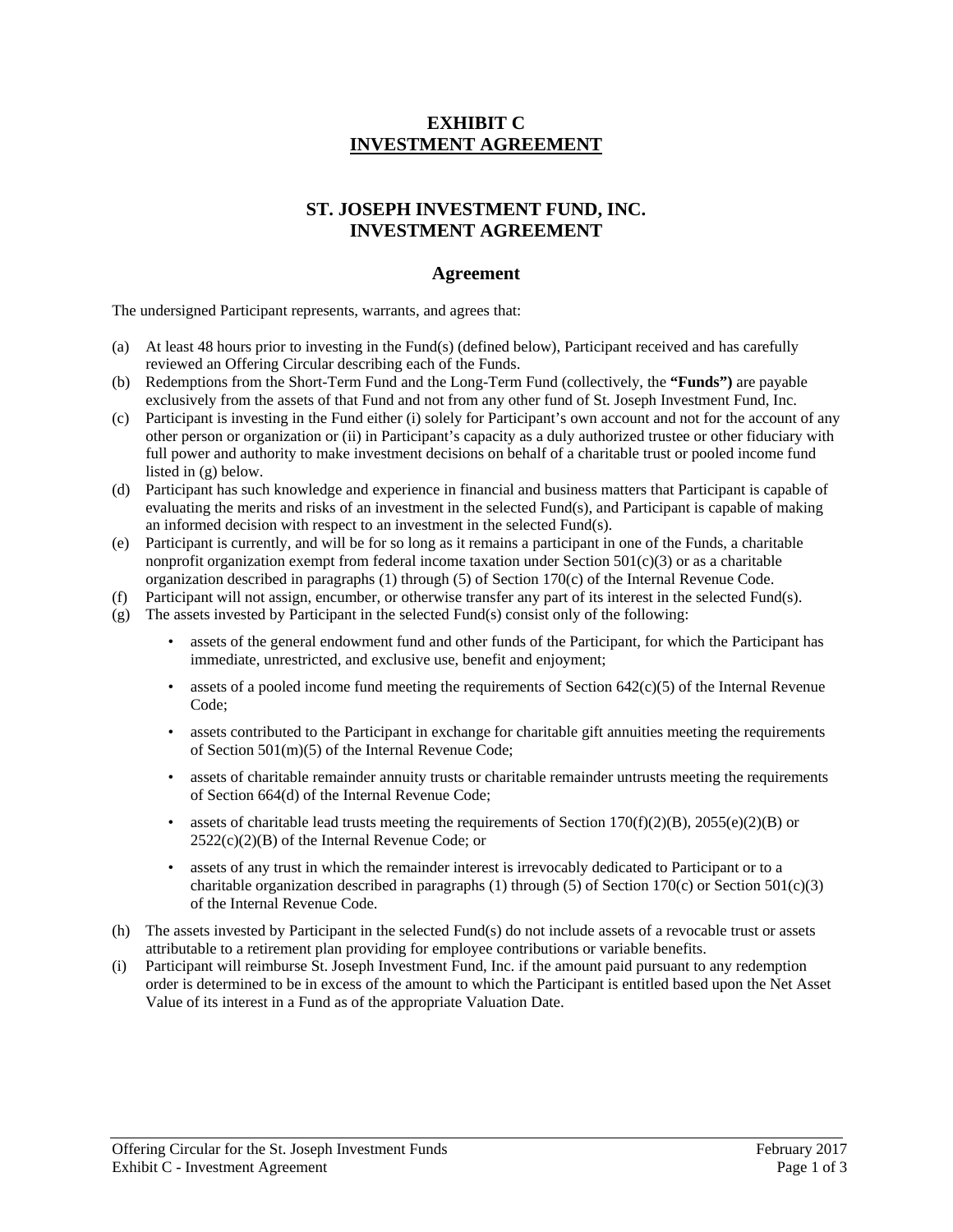## **Acknowledgments**

Participant acknowledges awareness of the following:

- (a) St. Joseph Investment Fund, Inc. is not registered as an investment company or investment adviser under federal or state securities laws, or as a broker or dealer under the federal or state securities laws, and the offering of the Funds has not been registered under federal or state securities laws or in reliance upon applicable exclusions or exemptions from these laws. Participant's failure to comply with this agreement could jeopardize the availability of these exemptions.
- (b) The Funds are organized and operated at all times exclusively for investment by The Diocese of Buffalo, N.Y., and by parishes, agencies, and other organizations. All financial benefits of the Funds will be distributed exclusively to their eligible Participants to be used solely for their tax exempt purposes.
- (c) No federal or state agency has made any determination as to the fairness of an investment in the Funds, nor made any recommendation or endorsement of the Funds.
- (d) The important information disclosed in the "General Risk Factors" and "Principal Investment Risks" sections of the Offering Circular.
- (e) St. Joseph Investment Fund, Inc. will not make an independent determination, and assumes no responsibility, as to whether funds invested by the Participant are endowment funds of the Participant or otherwise are appropriate for investment by the Participant in the Funds.
- (f) At this time, the Funds are only available to Participants located in New York State.
- (g) The Funds are not registered with the U.S. Securities and Exchange Commission.
- (h) Transfer and redemption of such investments in the Funds are restricted and Participant acknowledges that it will not have immediate access to its invested funds.

#### **Investment Selections**

Participant has completed a separate Investment Transfer Authorization Form or Investment Selection Form designating one or more of the Funds for investment. The terms of this Agreement govern the initial investment and all subsequent investments by Participant in the Funds pursuant to each Investment Selection Form. All representations, warranties, and acknowledgments of Participant are restated as of the date of each subsequent investment.

(continued on page 3)